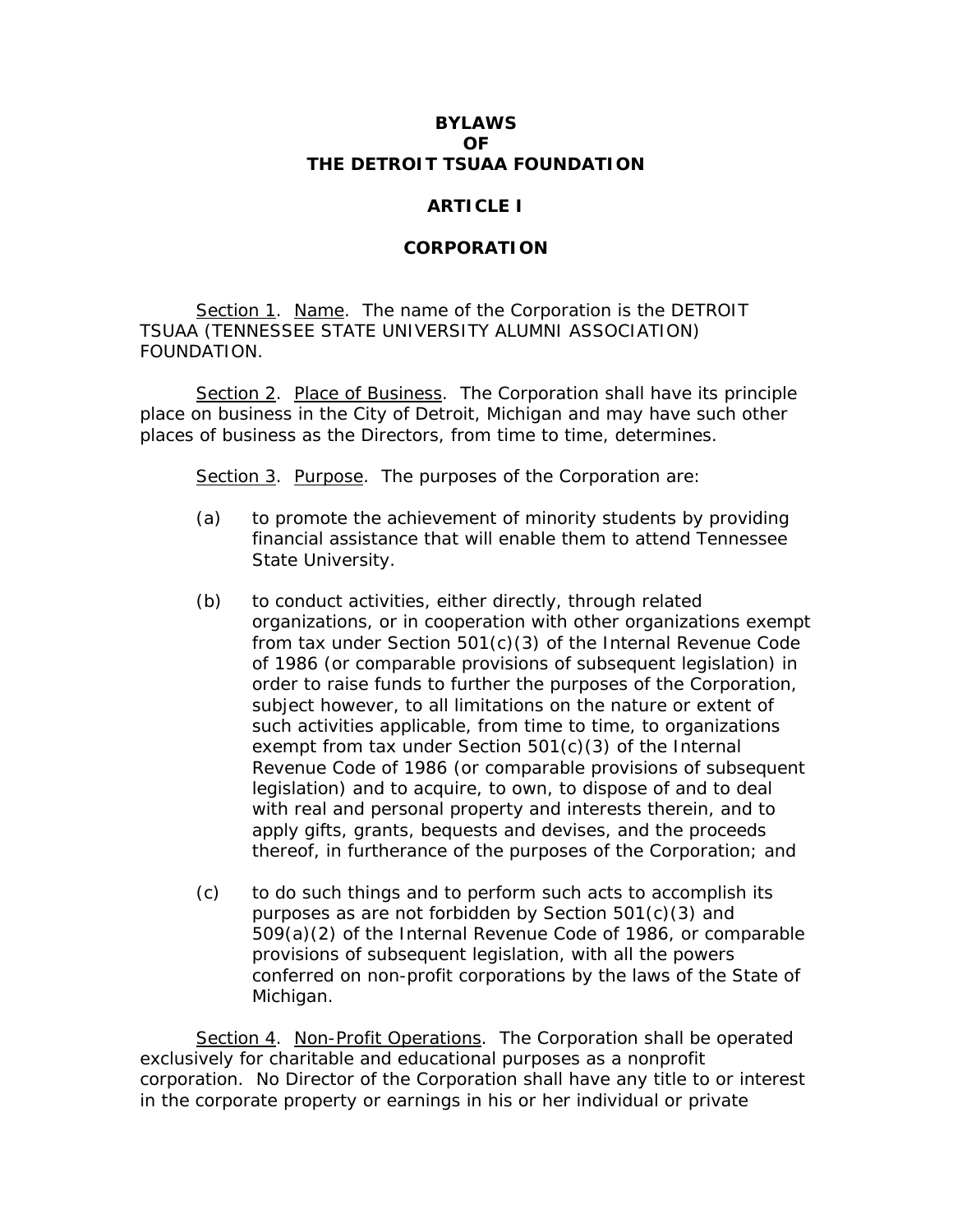capacity and no part of the net earnings of the Corporation shall inure to the benefit of any member, Director, officer or any private shareholder or individual. No substantial part of the activities of the Corporation shall consist of carrying on propaganda or otherwise attempting to influence legislation, nor shall the Corporation participate in or intervene in any political campaign on behalf of or in opposition to any candidate for public office.

# **ARTICLE II**

#### **Directorship**

Section 1. Board of Directors. The Corporation shall be organized upon a directorship basis. The number, qualifications, powers, rights, terms of office, and election of members of the Board of Directors shall be as set forth in the Articles of Incorporation and these By-laws.

## **ARTICLE III**

## **Meetings**

Section 1. Annual Meeting. The property, business, and affairs of the Corporation shall be managed by its Directors. The annual meeting of the Directors of the Corporation shall be held in Detroit, Michigan, or any at such other place within or without the State of Michigan as may from time to time be selected by the Directors, in September of each year at the date and hour as determined by the Directors, for the purpose of electing or appointing Directors and officers for the ensuing year and for the transaction of such other business as may properly be brought before the meeting.

Section 2. Regular Meetings. Regular meetings of the Board of Directors may be held without notice at such time or intervals and at such places within or without the State of Michigan as may from time to time be determined by resolution of the Board, which resolution may authorize the President to fix the specific date and place of each such regular meetings, in which case notice of the time and place of such regular meetings shall be given in the manner hereinafter provided.

Section 3. Special Meetings. Special Meetings of the Directors may be called by the President and shall be called by the President or Secretary upon the written request of not less than two Directors then in office, or may otherwise be provided by law. Such meetings may be held at such time and places as the Directors may from time to time determine.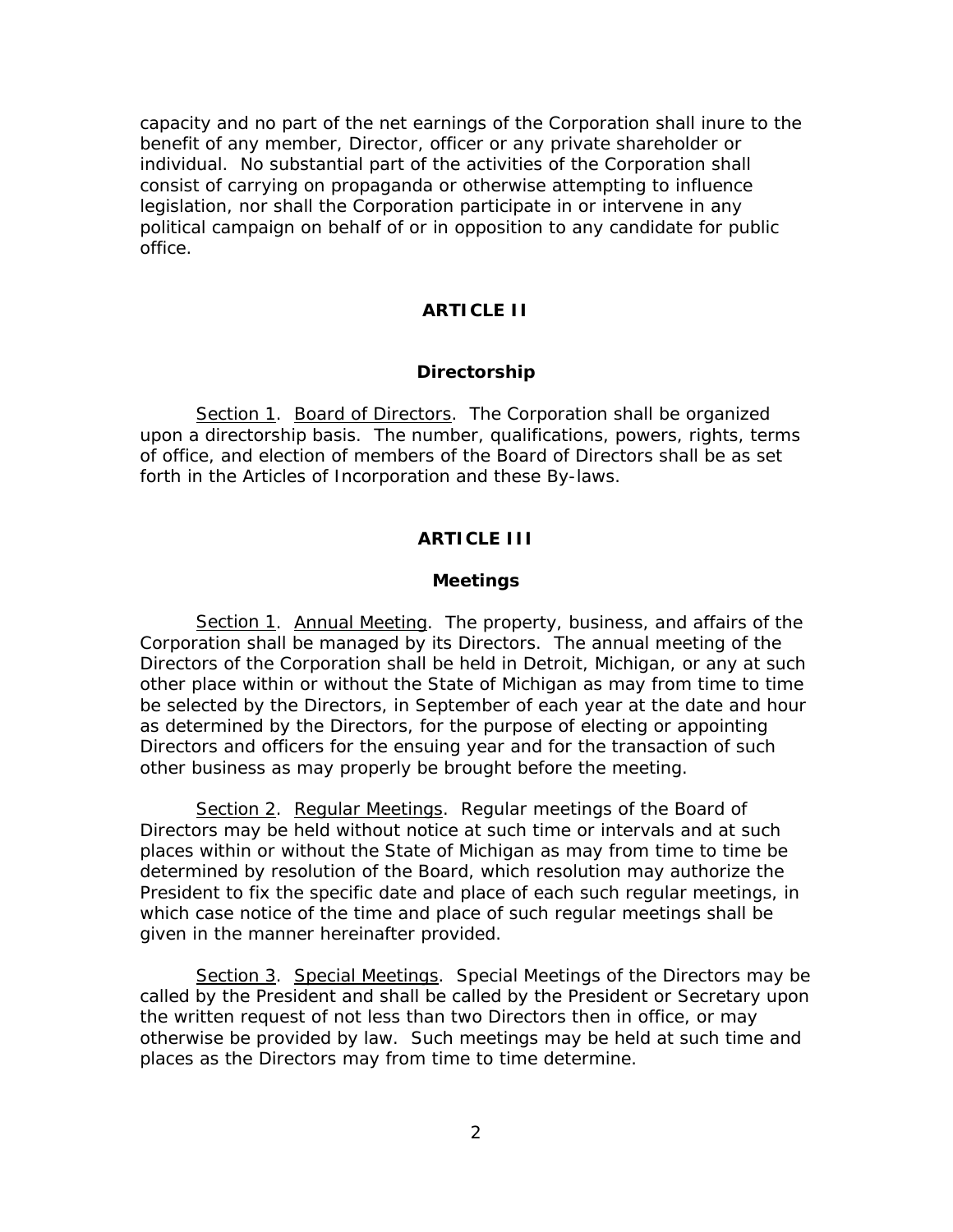Section 4. Notice of Meetings. Written notice of the time and place of all meetings of the Board of Directors shall be given to each Director at least five (5) days before the date of the meeting, either personally or by mailing such notice to each Director at the address designated by the Director for such purposes, or if none is designated, at the Director's last know address of record. Notices of special meetings shall state the purpose or purposes of the meeting, and no business may be conducted at a special meeting except the business specified in the notice of the meeting. No notice need be given of an adjourned meeting of the Board provided the time and place to which such meeting is adjourned are announced at the meeting at which the adjournment is taken. Meetings may be held without notice if all Directors are present in person or if notice of the time, place and purpose of such meeting is waived by telegram or other writing, either before or after the holding thereof, by all Directors not present at such meeting. Such further notice shall be given as may be required by law.

Section 5. Quorum. A majority of the Directors then in office shall constitute a quorum for the transaction of business and the action of a majority of the Directors present at a meeting at which a quorum is present shall be the action of the Board of Directors, except as action by a majority of the Directors then in office may be specifically required by other sections of these By-laws.

Section 6. Conduct of Meetings. Meetings of the Directors shall be presided over by the President. The Secretary or an Assistant Secretary of the Corporation or, in their absence, a person chosen at the meeting shall act as Secretary of the Meeting.

Section 7. Action by Unanimous Written Consent. If and when the Directors shall severally or collectively consent in writing to any action to be taken by the Corporation either before or after the action is taken, such action shall be as valid corporate action as though it had been authorized at a meeting of the Directors and the written comments shall be filed with the minutes of the proceedings of the Board of Directors.

Section 8. Powers of the Board of Directors. The Board of Directors shall have charge, control and management of the business, property, personnel, affairs and funds of the Corporation and shall have the power and authority to do and perform all acts and functions permitted for an organization described in Section 501(c)(3) of the Internal Revenue Code of 1986 (or comparable provisions of subsequent legislation) not inconsistent with these By-Laws and with the Articles of Incorporation, or with the laws of the State of Michigan; in addition to, and not in limitation of, all power, express or implied, now or hereafter conferred upon boards of directors of nonprofit corporations, and in addition to the powers mentioned in, and implied from Section 3, the Board of Directors shall have the power to borrow or raise money for corporate purposes, to issue bonds, notes and other obligations, to secure such obligations by mortgage, security interest, or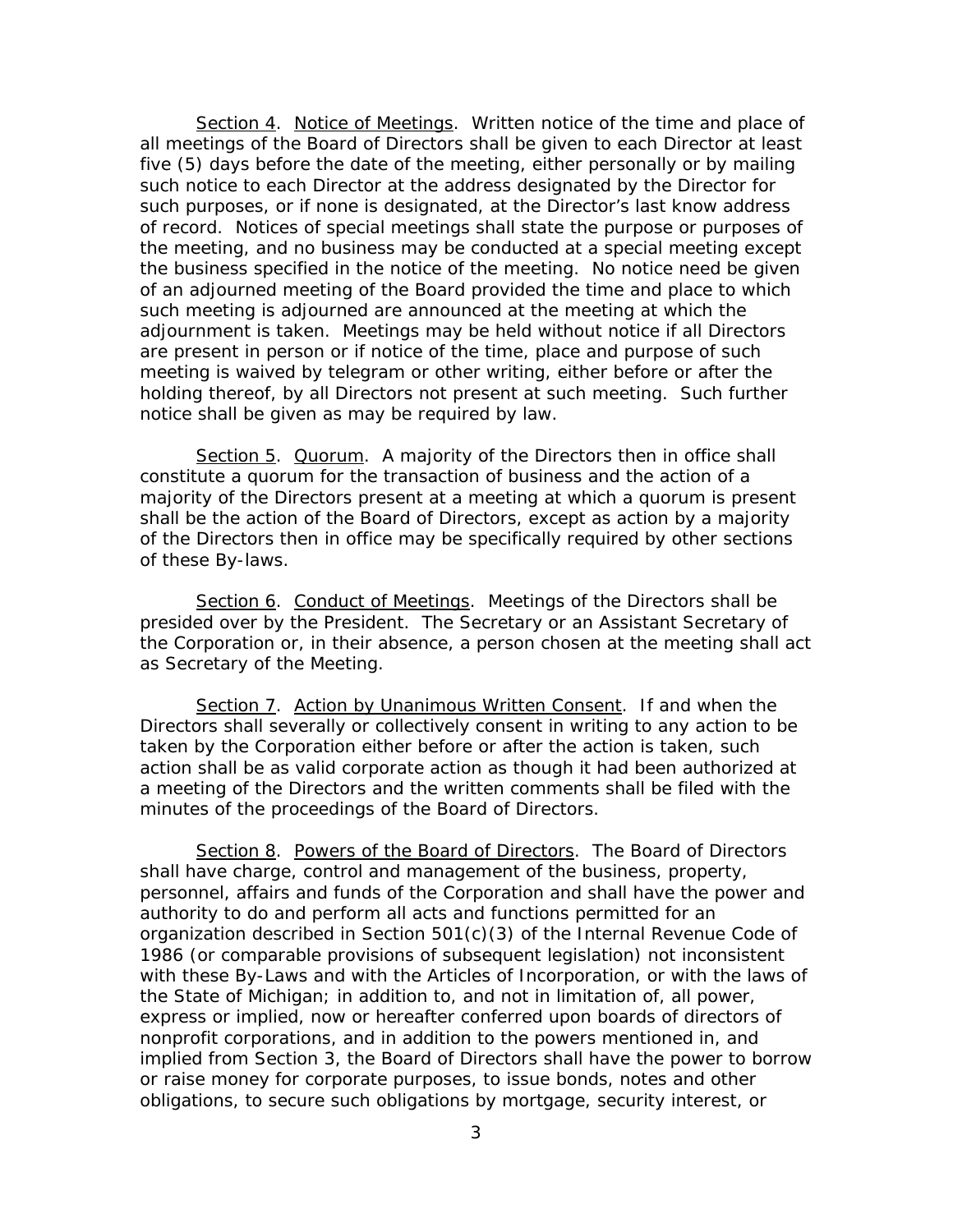other lien upon any and all of the property of the Corporation, whether at the time owned or thereafter acquired, and to guarantee the debt of any affiliated or subsidiary corporation or other entity, whenever the same shall be in the best interests of the Corporation and in furtherance of its purposes.

Section 9. Powers as to Other Documents. The Board of Directors may authorize any officer or officers, agent or agents, to enter into any contract or execute or deliver any conveyance or other instrument in the name of the Corporation, and such authority may be general or confined to specific instances. When the execution of any contract, conveyance, or other instrument has been authorized without specification of the officers authorized to execute, the same may be executed on behalf of the Corporation by the President or any Vice President, by the Secretary, an Assistant Secretary, the Treasurer, or and Assistant Treasurer.

Section 10. Telephonic Conferences. A Director may participate in a meeting of Directors by a conference telephone or similar communication equipment by which all persons participating in the meeting may hear each other if all participants are advised of the communications equipment and the name of the participants in the conference are divulged to all participants. Participation in a meeting pursuant to this Section constitutes presence in person at the meeting.

### **ARTICLE IV**

#### **Officers**

Section 1. Election or Appointment. The Board of Directors shall elect a President, a Secretary, and a Treasurer of the Corporation at each annual meeting, and may elect one or more Vice Presidents, Assistant Secretaries and Assistant Treasurers. The same person may hold any two or more offices, but no officer shall execute, acknowledge or verify any instrument in more than one capacity. The Directors may also appoint such other officers and agents as they may deem necessary for the transaction of the business of the Corporation.

Section 2. Term of Office. The term of office of all officers shall commence upon their election or appointment and shall continue until the next annual meeting of the Corporation and thereafter until their respective successors are chosen or until their resignation or removal. Any officer may be removed from office at any meeting of the Directors, with or without cause, by the affirmative vote of a majority of the Directors, whenever in their judgment the best interests of the Corporation will be served thereby. An officer may resign by written notice to the Corporation. The resignation shall be effective upon receipt by the Corporation or at a subsequent time specified in the notice of resignation. The Directors shall have power to fill any vacancies in any offices occurring from whatever reason.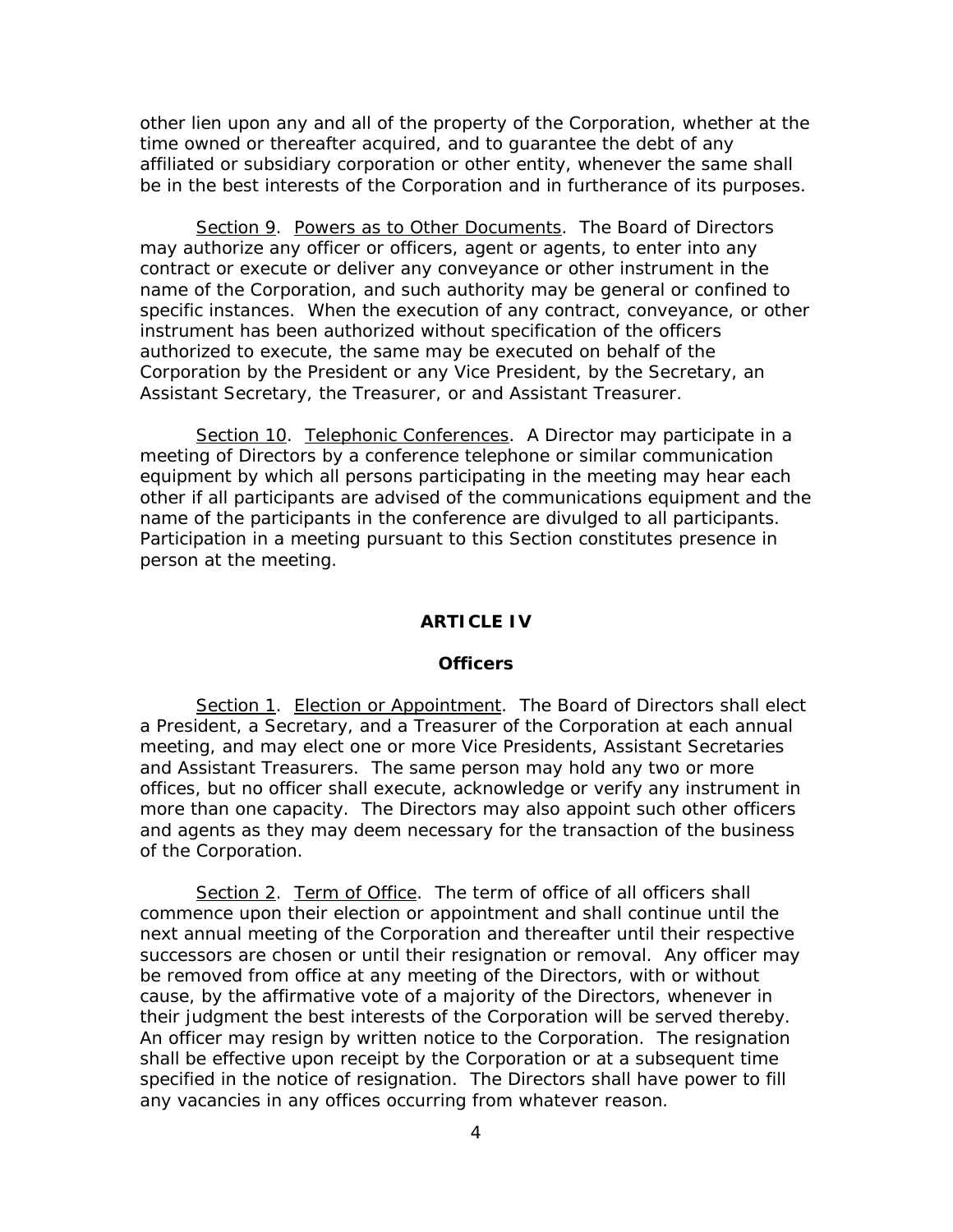Section 3. Compensation. The officers of the Corporation will not receive compensation for their service. The Directors may, however, provide reasonable compensation to a Director for services which are beyond the scope of his or her duties as a Director.

Section 4. The President. The President shall be the chief executive officer of the Corporation and shall have general and active management of the activities of the Corporation, and shall see that all orders and resolutions of the Board of Directors are carried into effect. He or she shall execute all authorized conveyances, contracts, or other obligations in the name of the Corporation except where required by law to be otherwise signed and executed and except where the signing and execution thereof shall be expressly delegated by the Directors or some other officer or agent of the Corporation. He or she shall preside at all meetings of the Directors. In his or her absence, the Directors present thereat shall designate another presiding officer.

Section 5. Vice President(s). The Vice President(s) in the order designated by the Board of Directors or, lacking such a designation, by the President shall, in the absence or disability of the President, perform the duties and exercise the powers of the President and shall perform such other duties as the Board of Directors shall prescribe.

Section 6. The Secretary. The Secretary shall attend all meetings of the Board of Directors and record all votes and the minutes of all proceedings in a book to be kept for that purpose. He or she shall see to the safekeeping of all documents belonging to the Corporation (except as otherwise provided in these Bylaws), if any, and shall perform such other duties as usually pertain to the office as shall be determined from time to time by the Directors. He or she shall give, or cause to be given, notice of all meetings of the Directors for which notice may be required, and shall perform such other duties as may be prescribed, by the Directors or by the President, under whose supervision he or she shall act.

Section 7. The Treasurer. The Treasurer shall see that an accounting system is maintained which will give a true and accurate accounting of the financial transactions of the Corporation; shall render reports from time to time, as requested by the Board of Directors, of the financial condition of the Corporation; and shall perform such other duties as usually pertain to the office as may be determined from time to time by the Board of Directors.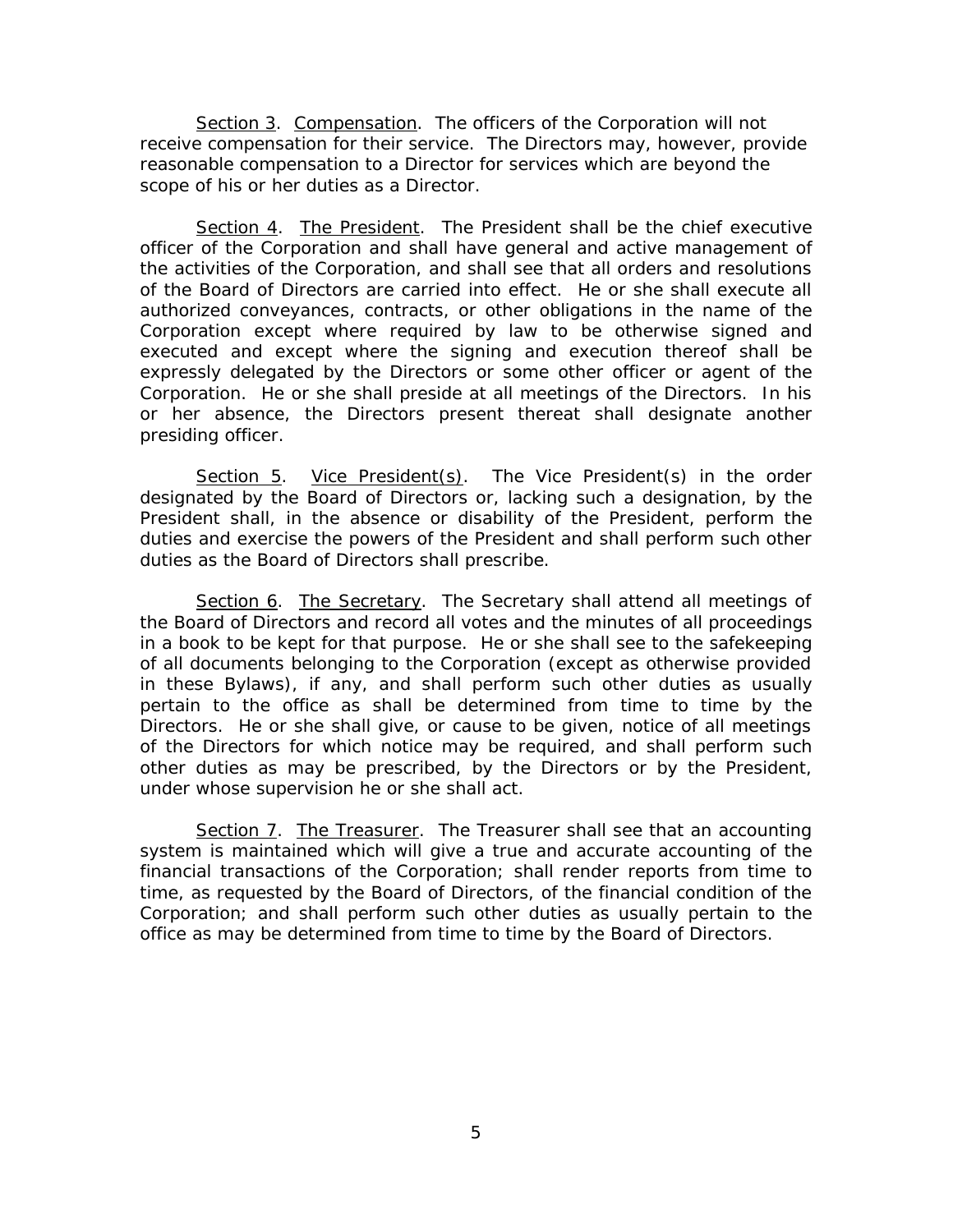# **ARTICLE V**

## **Committees**

Section 1. Committees. Subject to the approval of the Board of Directors, the President may establish such standing or ad hoc committees from time to time as he or she shall deem appropriate to conduct the activities of the Corporation, and shall define the powers and responsibilities of such committees. The members and chairpersons of all committees shall be appointed by the President for a one (1) year term or until their successors are duly elected, but shall be subject to removal at any time by the President.

Section 2. Program Committee. A Program Committee may be appointed each year by the President to develop programs for the Corporation.

## **ARTICLE VI**

## **Indemnification of Directors and Officers**

Section 1. Indemnification. To the extent permitted by applicable Michigan law, the Corporation shall indemnify any person who was or is a party or is threatened to be made a party to any threatened, pending or completed action, suit or proceedings, whether civil, criminal, administrative or investigative, (other than an action by or in the right of the Corporation) by virtue of his or her capacity as a Director, officer, employee or agent of the Corporation acting within the scope of his or her official duties.

Section 2. Additional Indemnification. No member of the Board of Directors of the Corporation who is a volunteer Director, as that term is defined in the Michigan Nonprofit Corporation Act (the "Act") shall be personally liable to this Corporation or its members for monetary damages or breach of the Director's fiduciary duties; provided, however, that this provision shall not eliminate or limit the liability of a Director for any of the following:

- a. A breach of the Director's duty of loyalty to the Corporation or its members;
- b. The acts or omissions not in good faith or that involve intentional misconduct or a knowing violation of law;
- c. A violation of Section 551(1) of the Act;
- d. A transaction from which the Director derived an improper personal benefit;
- e. An act or omission occurring before January 1, 1988; and
- f. An act or omission that is grossly negligent.